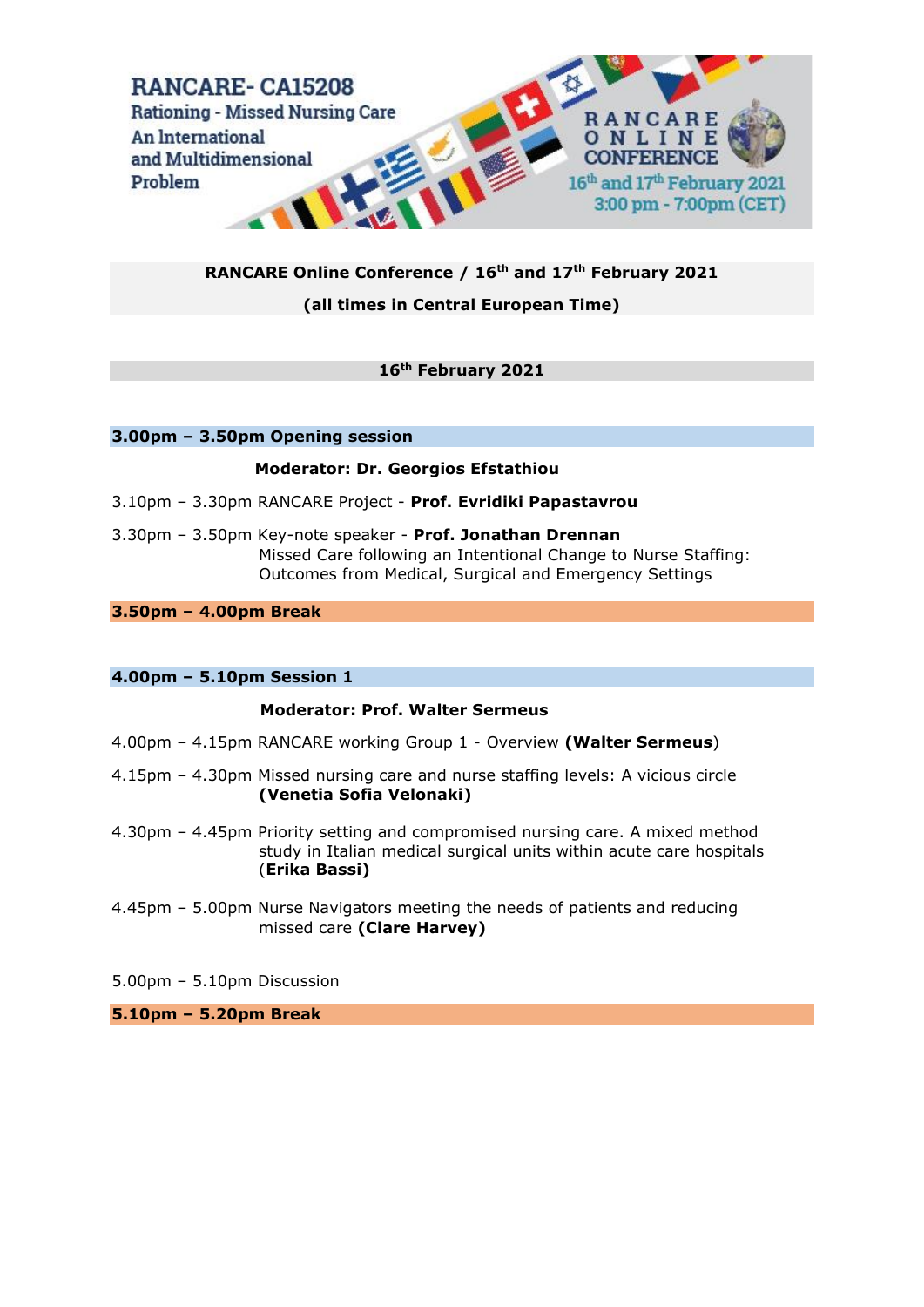

# **5.20pm – 6.30pm Session 2**

# **Moderator: Prof. Maria Schubert**

- 5.20pm 5.35pm RANCARE working Group 2 Overview **(Maria Schubert)**
- 5.35pm 5.50pm Missed nursing care in Turkey: A systematic review **(Aysel Özsaban)**
- 5.50pm 6.05pm Midwife continuous support care during labor: Overreaching the missed care to preserving the perineum intact? **(Sílvia Rodrigues)**
- 6.05pm 6.20pm Interventions to prevent or reduce rationing or missed nursing care: a scoping review **(Maria Schubert**)
- 6.20pm 6.30pm Discussion
- **6.30pm End of first day**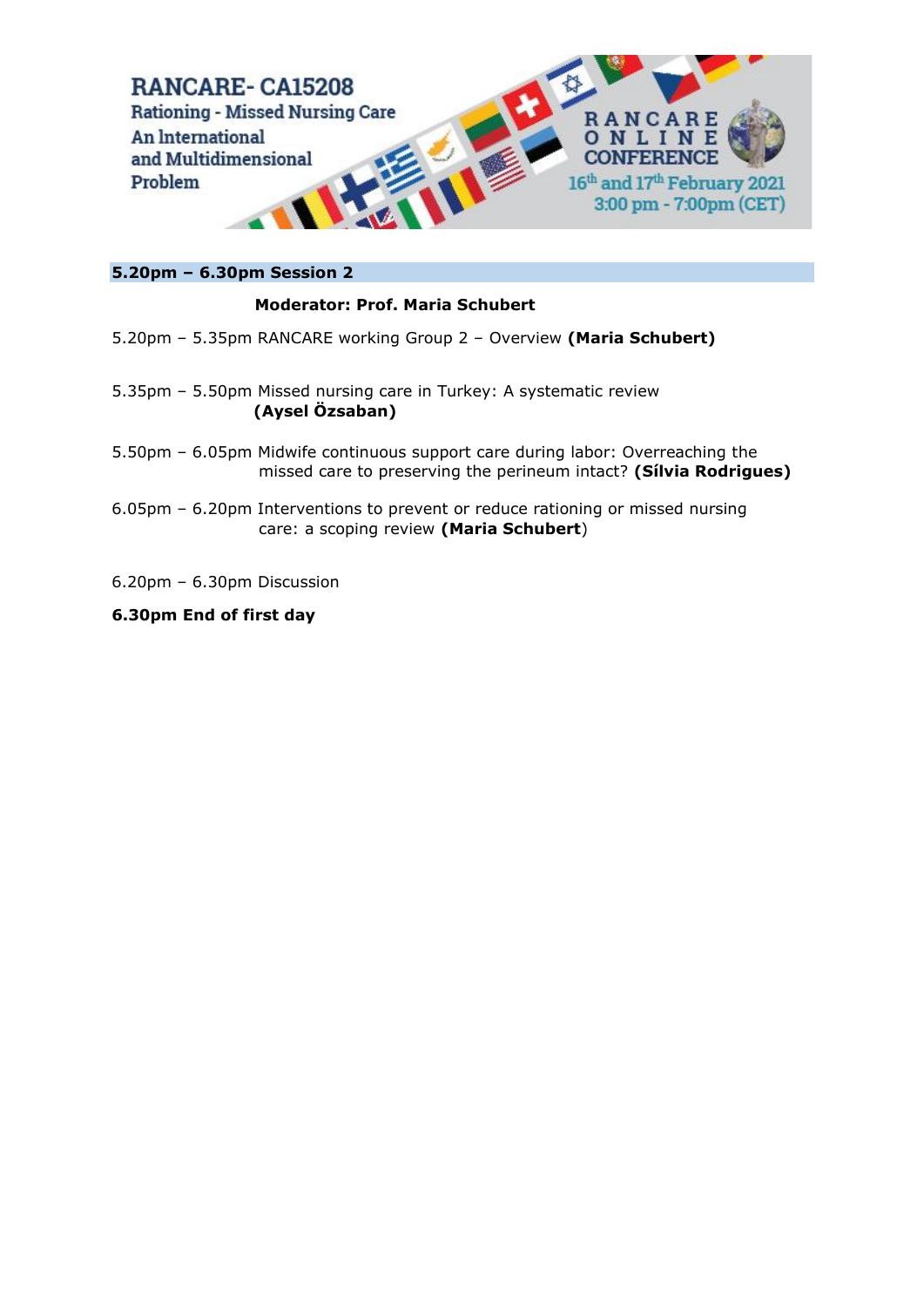

## **17th February 2021**

## **3.00pm – 4.10pm Session 3**

## **Moderator: Prof. Riitta Suhonen**

- 3.00pm 3.15pm Working group 3 Overview **(Riitta Suhonen)**
- 3.15pm 3.30pm Impact of medication errors on patient safety  **(Salvador Postigo Mota)**
- 3.30pm 3.45pm Falls in the elderly as a patient safety issue **(Raul Cordeiro)**
- 3.45pm 4.00pm Pressure ulcers as a patient safety issue **(Salvador Postigo Mota)**
- 4.00pm 4.10pm Discussion

## **4.10pm – 4.20pm Break**

### **4.20pm – 5.30pm Session 4**

### **Moderator: Prof. Olga Riklikiene**

- 4.20pm 4.35pm Working group 4 Overview **(Olga Riklikiene)**
- 4.35pm 4.50pm What is the perception of Missed Nursing Care in nursing students?: A multicentric validation study **(Alvisa Palese, Stefania Chiappinotto)**
- 4.50pm 5.05pm Effects of rationing on nursing education regarding to professionalization **(Karin Reiber, Jutta Mohr)**
- 5.05pm 5.20pm Patient Safety: Undergraduate nursing students' perspective on patient safety and missed care **(Maria Dimitriadou)**
- 5.20pm 5.30pm Discussion

**5.30pm – 5.40 Break**